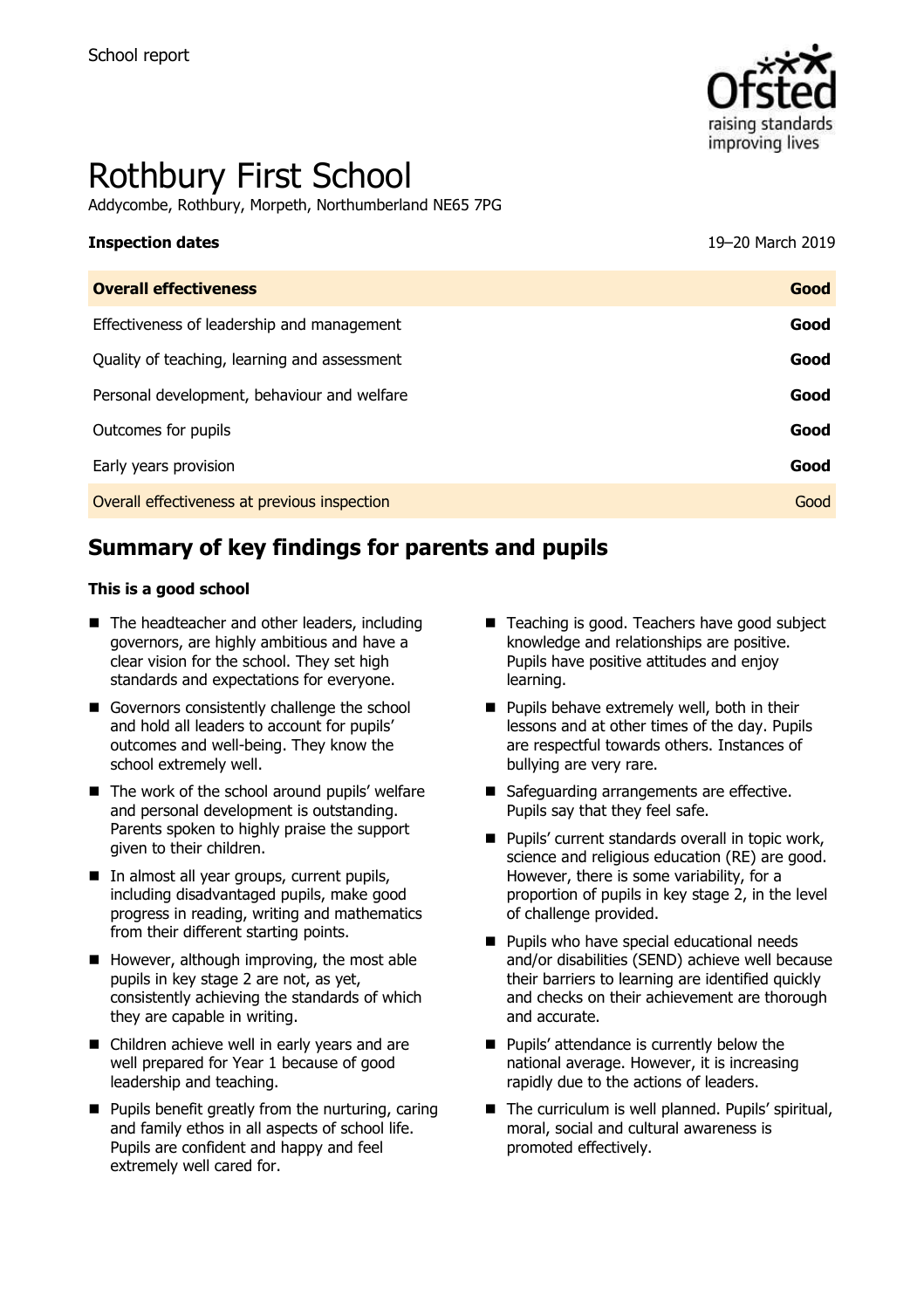

# **Full report What does the school need to do to improve further?**

- **IMPROVE PUPILS' outcomes further, by ensuring that a greater proportion of pupils** achieve the greater depth in writing in key stage 2.
- **IMPROVE THE 11 Improve teaching and learning, by ensuring that the work set for the most able pupils,** particularly for those at the top end of the school, is consistently challenging in topic work.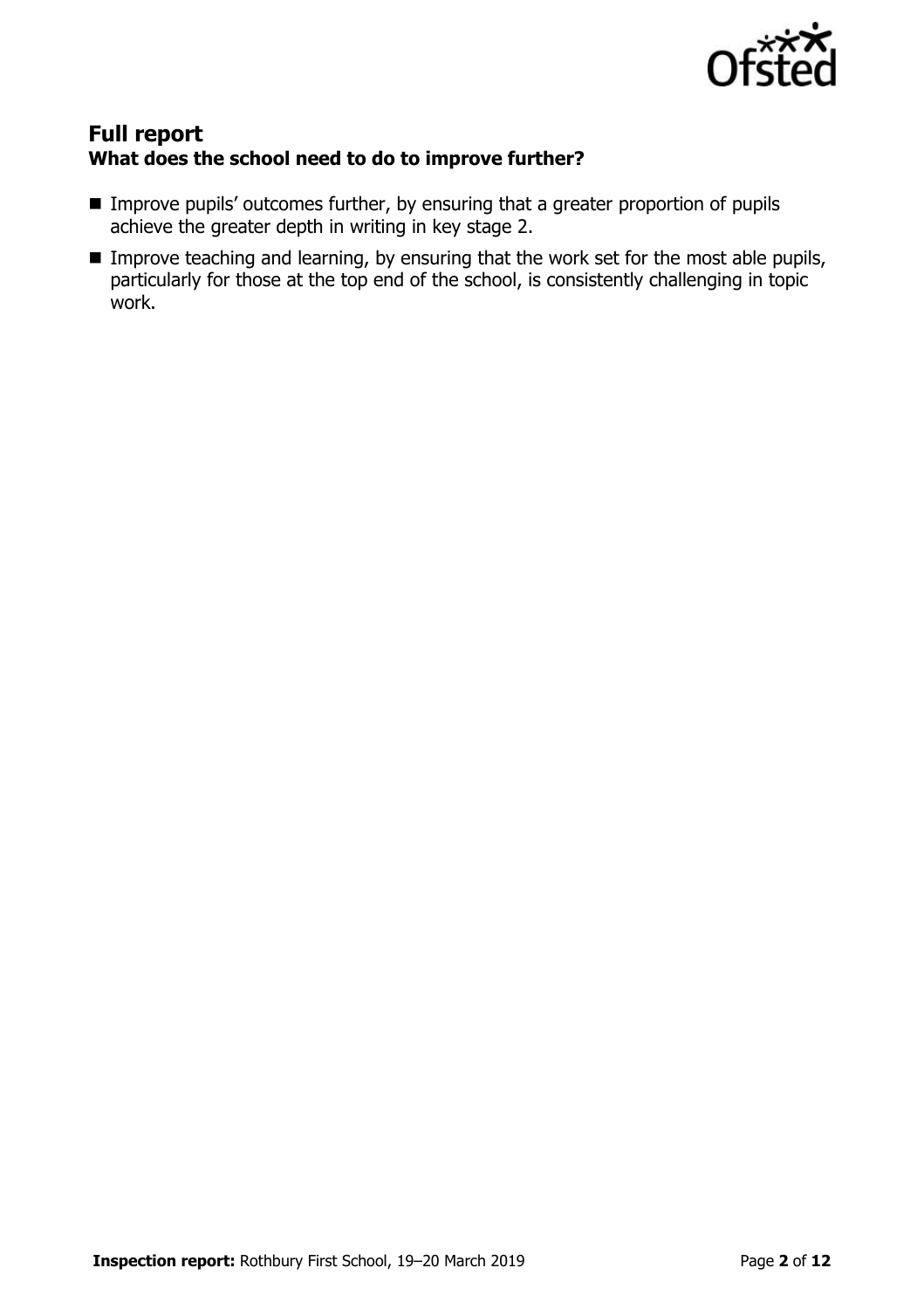

# **Inspection judgements**

#### **Effectiveness of leadership and management Good**

- Leaders and governors are ambitious for the school and have developed a strong vision for the future of high aspirations and expectations. Staff within the school share this vision and it is equally supported by parents and carers.
- Leaders and governors have an accurate view of the school's performance because of their ongoing and accurate monitoring and evaluation procedures. They are quick to identify those areas of the school's work that need further development, and improvement planning is focused on the correct priorities. The headteacher is clear about the standards expected in school and takes effective steps to make sure that all pupils receive the high-quality education they deserve.
- Leaders make sure that pupils' progress is monitored carefully. There is a planned programme across the school year where they use detailed evidence to check that pupils are making the best progress that they can. When pupils are identified as not making progress, additional support and teaching are quickly put into place.
- Staff access a variety of training and support provided by the local authority and through working with the school's development partner. This has enabled staff to further develop their skills not only as teachers but also as leaders. Staff spoken to were very positive about the training they have taken part in and its impact in the classroom.
- Leaders have ensured that pupils benefit from a curriculum that is broad and effective but also interesting to pupils. Where pupils show additional interest and engagement in a particular area, the curriculum is flexible enough to respond to their interests. For example, the oldest pupils in school showed an increased awareness and understanding of environmental issues and, as a result, created their own video to explain the impact of plastic pollution on animals and the countryside. The use of the forest school provision is enabling pupils to learn about their immediate area and the natural world, developing their scientific, geographical, literacy and personal and social skills. Pupils of all ages access this provision on a planned basis across the year. For example, Year 2 pupils prepared a trail for visitors to explore the different elements of the forest area, including a 'turtle museum' and poetry to help everyone understand about the different plants and animals that they might find there. As a result of the curriculum provision, pupils across most year groups are making good progress.
- A good range of extra-curricular activities and visits support the development of pupils' spiritual, moral, social and cultural awareness. Pupils have planned opportunities to explore and celebrate the major religious festivals across the year, including Diwali, Ramadan and Easter. Visitors play their part too. Pupils in Years 3 and 4 were able to extend their understanding of different beliefs through visits from, for example, a humanist speaker. Parents and families are encouraged by leaders and staff to share their different cultural backgrounds with pupils in school.
- The leaders for English and mathematics are skilled and have an accurate understanding of how pupils are progressing and the quality of provision they are receiving. The role of middle leaders overall is being developed further across the school to include the development of foundation subjects. The impact is already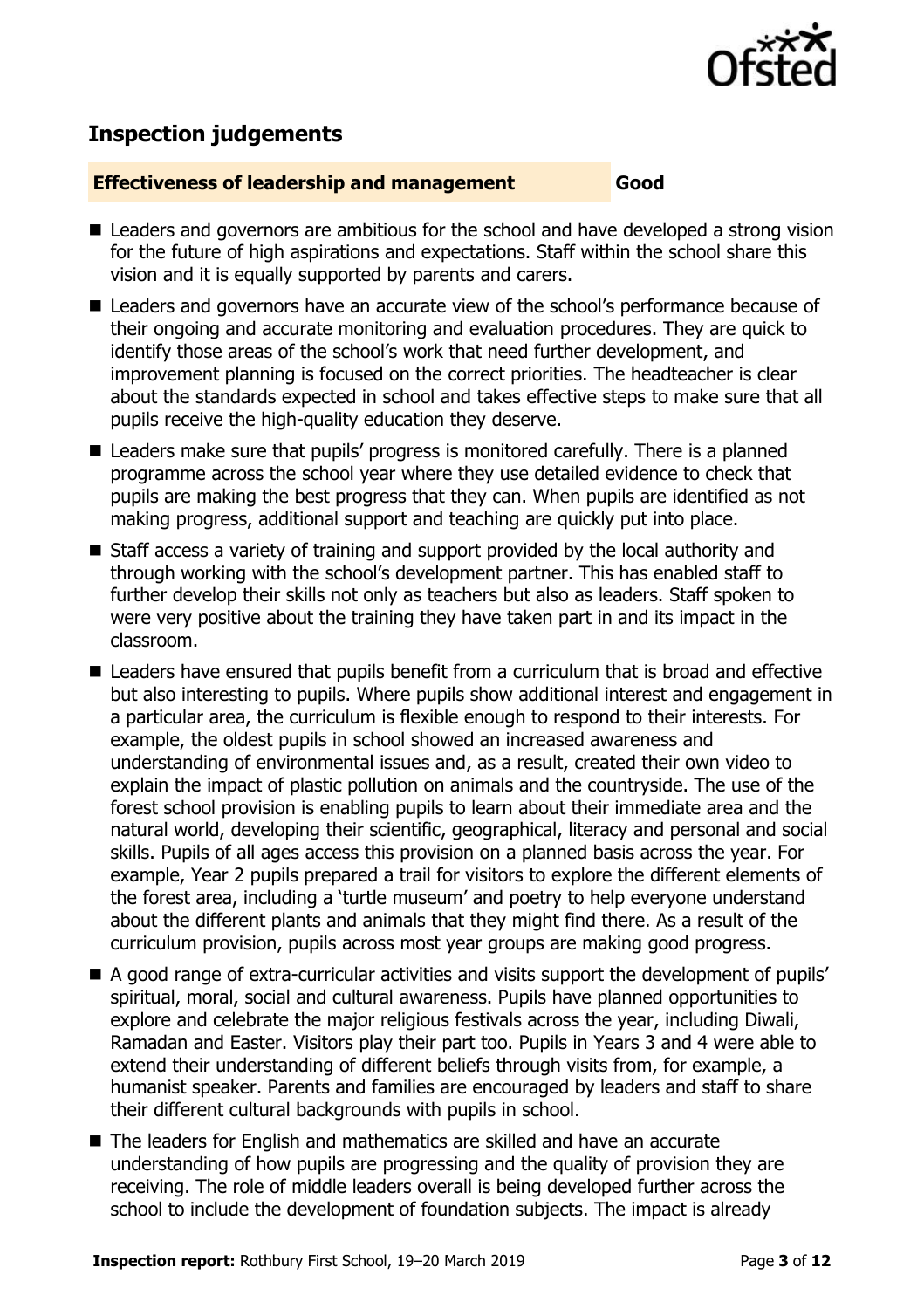

evident in pupils' books, especially in science. Further actions are being taken to provide opportunities for all middle leaders of foundation subjects to have designated leadership time to monitor and evaluate their area of work. However, in some year groups, foundation subject books are not yet of the same high quality as those in English and mathematics.

- All leaders, including governors, feel that preparing pupils for life in modern Britain is an essential part of the school's work. The school sees that pupils' understanding and acceptance of difference are integral to their understanding of the wider community. Leaders recognise that pupils overall come from a community that is not always representative of life in modern Britain. As a result, every opportunity is taken to enable pupils to explore and share the diversity of life in Britain today. For example, an annual diversity project has been developed by a member of staff; new families joining the school are encouraged to work with pupils to support their understanding of difference and members of different religious communities visit the school. Pupils spoken to are able to articulate the importance of difference, how to respect differences and how these should be celebrated and shared. As one Year 4 pupil stated, 'Being different is not a problem because everyone is entitled to be different but still equal.'
- Parents are very positive about the work of the school. Of those who responded to the Ofsted online questionnaire, Parent View, and free-text service, the overwhelming majority are highly positive in their praise of what the school is providing for their children. As one parent stated, 'Moving to this school has been the best decision we have made in terms of our child's learning and well-being.'

## **Governance of the school**

- Governors have an accurate view of the school because they are regular visitors and work closely with the headteacher and leaders to monitor pupils' progress and the quality of teaching and learning. In addition, they receive timely information from the headteacher in detailed reports.
- Members of the governing body possess a wide range of skills and experience, which they use effectively to challenge the work of the headteacher and staff in school. Records of governors' meetings show that governors contribute well to the school's improvement planning and monitor the spending of additional funding to ensure impact on pupils' progress.
- Governors constantly make sure that they listen to the needs of parents and children and respond appropriately and take action as necessary.
- Governors are passionate about the families and the children who attend school, and are eager to ensure that everyone reaches their full potential. They see Rothbury First as 'being more than just a school,' and that 'it is a family, and a cherished resource within the community'.

## **Safeguarding**

- The arrangements for safeguarding are effective.
- There is a very strong culture of safeguarding that is rigorously upheld by all staff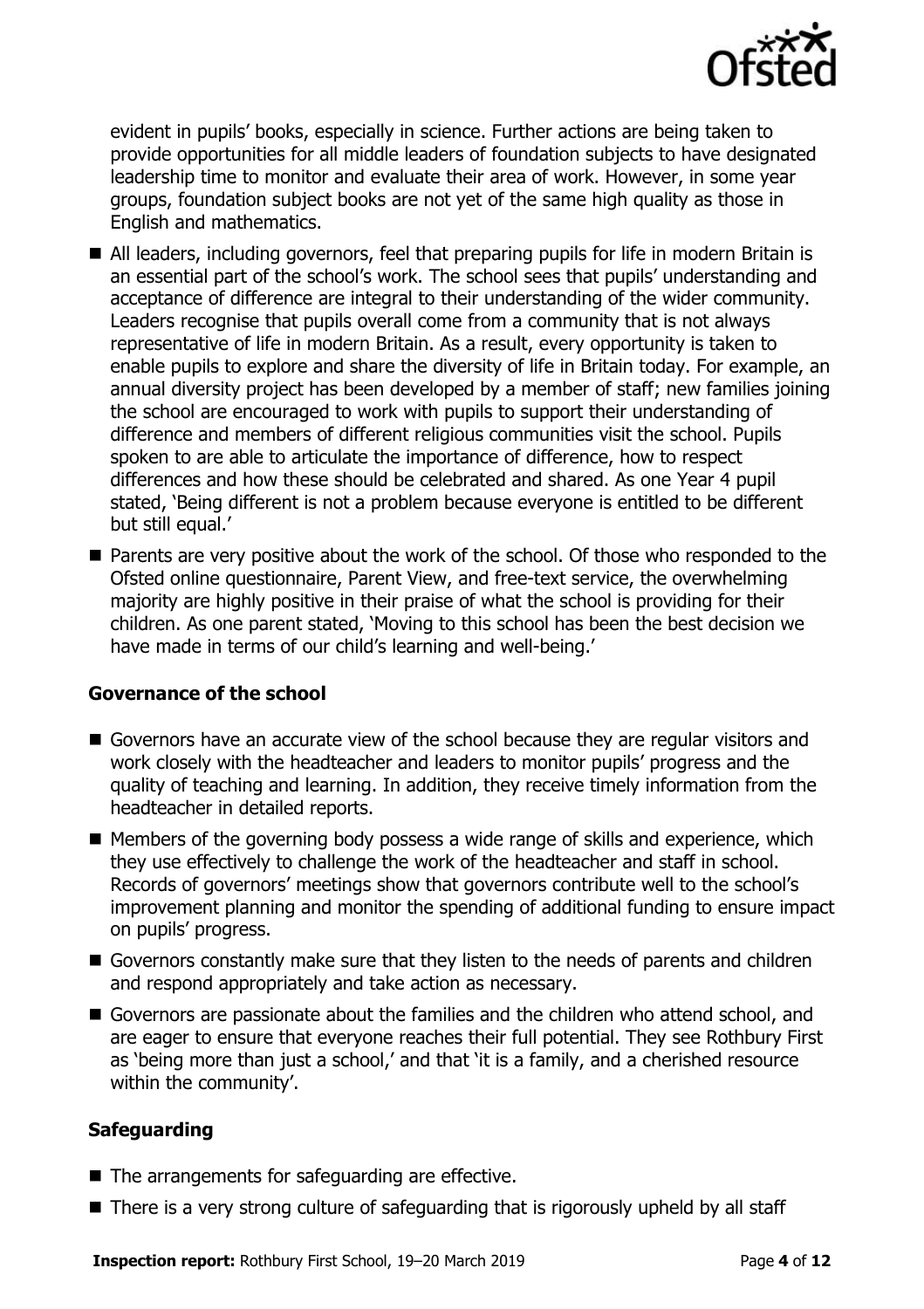

within the school.

- The school knows its pupils very well and detailed records are kept about all safeguarding concerns. Staff are tenacious in accessing guidance and advice from outside agencies for their pupils and families.
- The designated lead for safeguarding and deputy designated lead are extremely knowledgeable about pupils and their families. As a result, support for pupils is provided quickly and effectively, enabling issues to be dealt with as soon as they occur.
- $\blacksquare$  In discussion, pupils show that they have a very good understanding of how to keep themselves safe in school and outside in the wider community. They talk confidently about ways they are taught to reduce risks, including staying safe online.
- Leaders and staff recognise that the school's local environment and position within a village community can potentially pose greater risks for their pupils. As a result, additional actions have been taken to address these aspects. These include work around river safety and teaching all pupils to swim, 'stranger danger' to help pupils recognise that not all adults in the area will be known to them, and also awareness of the risks when camping and lighting fires.

## **Quality of teaching, learning and assessment Good**

- The quality of teaching is typically good and this leads to pupils throughout the school making strong progress. Teachers are positive and form good working relationships with the pupils. A calm and purposeful atmosphere in classrooms ensures that all pupils are encouraged to do well.
- Teachers and their assistants are enthusiastic and hardworking. They are passionate about their work and ambitious for their pupils' achievement. There is evidence of the positive impact this has on pupils' self-confidence and attitudes to learning as they progress through school. Pupils work hard in lessons and most are resilient when tackling new and more challenging material. They are proud of the work they produce and are keen to be involved in activities, sharing their ideas with their peers.
- Adults reinforce high expectations of behaviour and, as a result, very few pupils were observed during learning observations by the inspector as being off task. Pupils are positive about the support they receive from their teachers and enjoy being challenged.
- Teachers' subject knowledge is strong. They use effective questioning to elicit responses from pupils, giving them time to answer and praising their contributions. Pupils are regularly challenged to explore and extend their responses and encouraged to explain how an answer has been reached.
- Teachers set interesting tasks that motivate pupils to do their best. Pupils learn from an early age how to listen carefully to instructions and work as part of a group. For example, pupils in Year 1 listened carefully to each other's ideas as to 'why the pigeon could not drive the bus' and then eagerly moved to their own writing to produce some very imaginative reasons using carefully constructed sentences.
- The teaching of phonics is highly effective due to the newly introduced structured approach implemented by leaders and staff. Teachers and teaching assistants have secure subject knowledge and accurately model letter sounds that effectively develop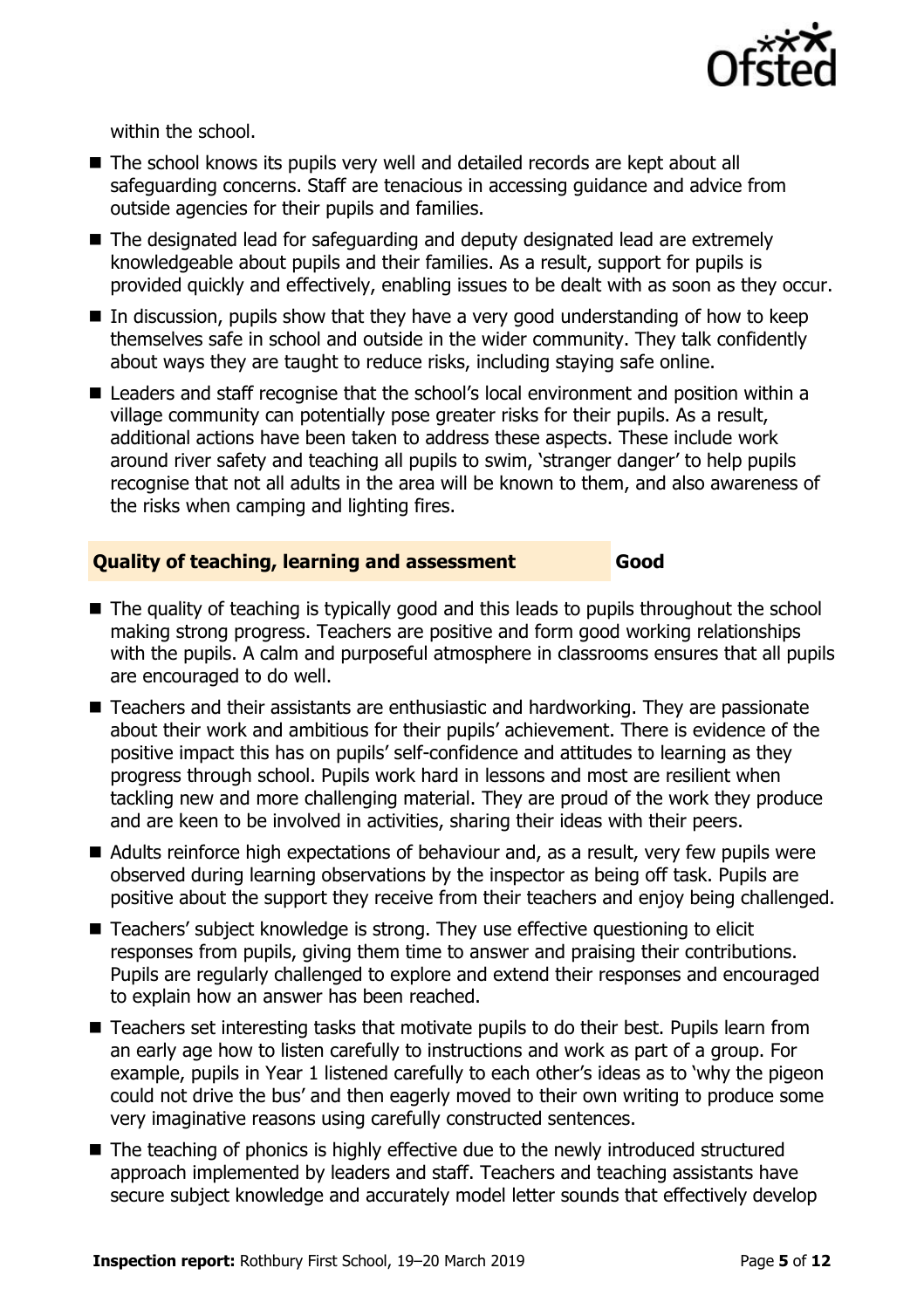

pupils' phonic understanding.

- The teaching of mathematics is effective. Pupils are given regular opportunities to develop their numeracy skills through reasoning and problem solving. Pupils use calculation skills that they have learned previously to solve increasingly complex mathematical problems. Staff are adept at identifying and addressing misconceptions in pupils' understanding. A group of pupils spoken to reported that, 'Maths is confusing and that's fun as we've got to work out what the confusing bit is and how to solve it.'
- Teachers plan well-thought-out topics to promote pupils' learning across the curriculum. However, the activities that teachers provide for the most able pupils in topic work sometimes lack sufficient challenge. As a result, the standard of work in topic books, in some year groups, is not of the same standard as that seen across other aspects of the curriculum.
- Across each year group, pupils are provided with interesting and engaging opportunities to develop their skills in writing for varying purposes and in response to different experiences. Throughout their writing, pupils are supported in ensuring that grammar and punctuation use is accurate and effective. However, for the most able pupils in upper school, opportunities to write at the higher standard are not regularly provided.
- Across all subjects, teachers are very aware of the need to develop pupils' language skills, both spoken and written. Every opportunity is taken to extend their learning, including by providing pupils with challenging texts, providing opportunities to talk through ideas before beginning to write, and teachers themselves modelling the quality of language required. For example, in a mixed-age class of Year 3 and Year 4, pupils were able to use the mathematical vocabulary necessary to accurately explore and explain the inverse of multiplication and division and subsequent links to fractions.

#### **Personal development, behaviour and welfare Good**

## **Personal development and welfare**

- The school's work to promote pupils' personal development and welfare is outstanding. Relationships in school are excellent. Staff and pupils act with respect for each other at all times.
- **Pupils have very positive attitudes towards their learning. Pupils spoken to value their** education and appreciate what Rothbury First School can provide for them. This has a strong impact on the progress they make within school.
- This is an inclusive school where pupils feel valued and respected. Pupils spoken to see their school as being a warm and welcoming place where all adults will care for them. Pupils who have recently joined the school are very appreciative of the help and support they are given and feel that they are immediately included in the school community.
- **Pupils recognise the need to be continuously challenged to make the best progress** possible in their learning. They talk confidently about how they enjoy challenging tasks across a range of subject areas and the new skills and knowledge they develop as a result.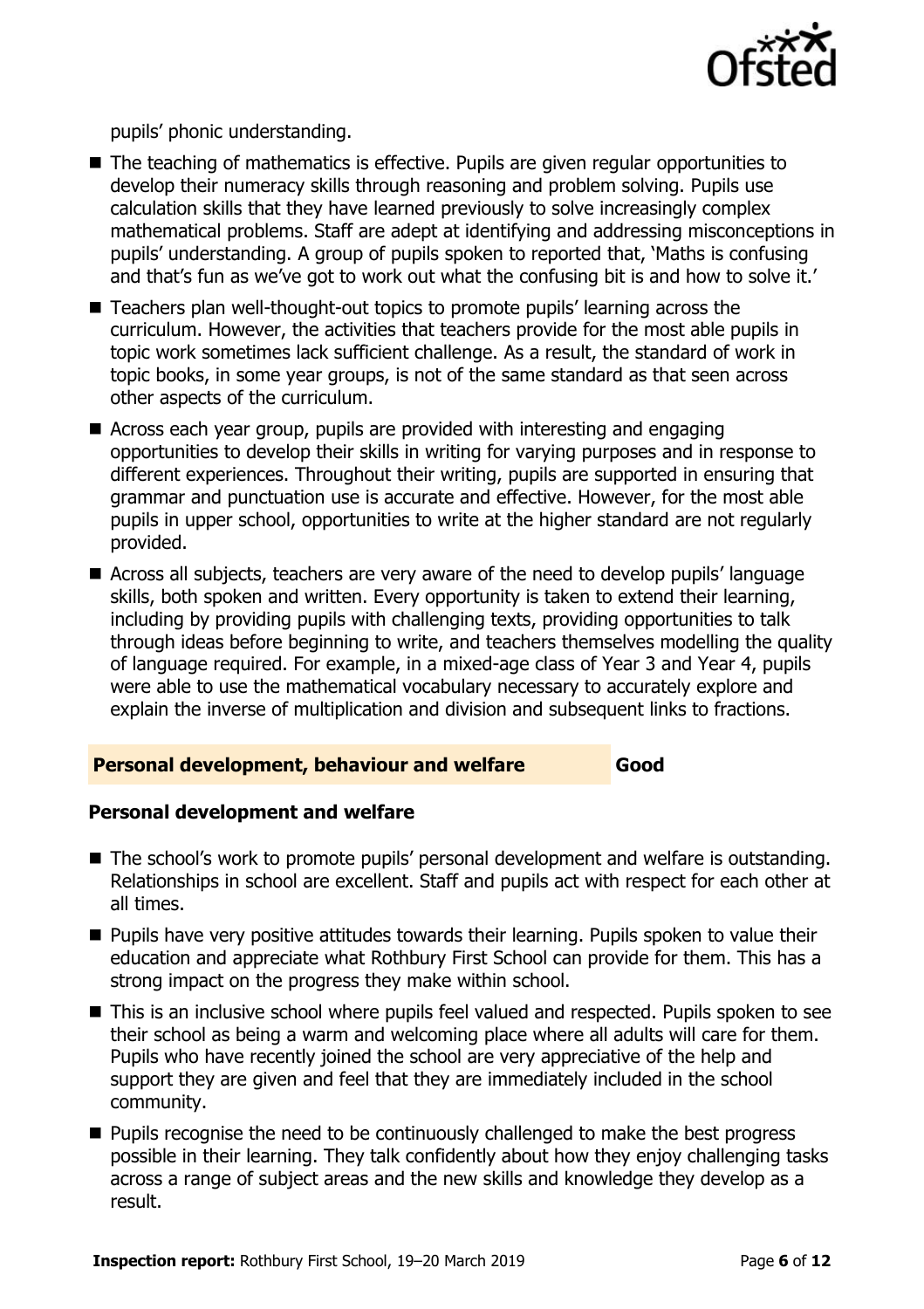

- The school is extremely tenacious in working with outside agencies to make sure that families and their children receive the best possible advice and guidance to support their emotional and physical well-being. Strong relationships have been developed with families by leaders and staff in school and, as a result, parents are confident to share concerns, knowing that they will receive the support and care they need. A common phrase used by parents spoken to about the help the school gives is, 'They all go above and beyond to help my child.'
- **Pupils feel safe in school and are confident that any concerns or issues to do with** safety would be dealt with very quickly by any adult. Pupils know how to keep themselves safe in different situations, including online, both in school and at home.
- **Pupils have a very good understanding of the need to treat everyone fairly and this is** shown in their ability to welcome and support all newcomers into their school. They have a strong awareness of their own identity and show respect for the similarities and differences in others.

### **Behaviour**

- The behaviour of pupils is good. Pupils behave well in classrooms and interruptions are rare. They focus well on their learning and this has a notably positive effect on the progress they make.
- **Pupils understand that poor behaviour can have an impact on their learning and that it** is important not only to manage their own behaviour but also to help others. As a result, disruption within classrooms or around the school is extremely rare.
- The school is an orderly and calm environment which is well cared for by both pupils and adults. Every opportunity is taken to celebrate pupils' work around the school, both inside and outside, and pupils are extremely eager to show visitors what they have created and achieved. For example, Year 2 pupils working in the outside forest area were able to share their poetry written in response to the wildlife and plants. They were able to talk about poetry creating 'pictures in our heads' and describing daffodils as 'the golden suns'.
- **Pupils move easily around the building in a purposeful way and know clearly there are** rules and procedures, which they follow consistently. They have a good understanding of the systems in place within school to address positive and negative behaviours and recognise that all adults will respond quickly to any issues. There are no raised voices from adults in school and in turn pupils respond overall in a similar way.
- **Pupils are happy to come to school and they understand the need to be in school so** that they can learn. Attendance figures are currently below the national average, but this is as a result of recent recurring illnesses across the school. Work on this area is an ongoing high priority for leaders and governors and attendance is rapidly moving back to the national average.

#### **Outcomes for pupils Good**

■ Children enter early years with an increasingly varied level of skills, which often are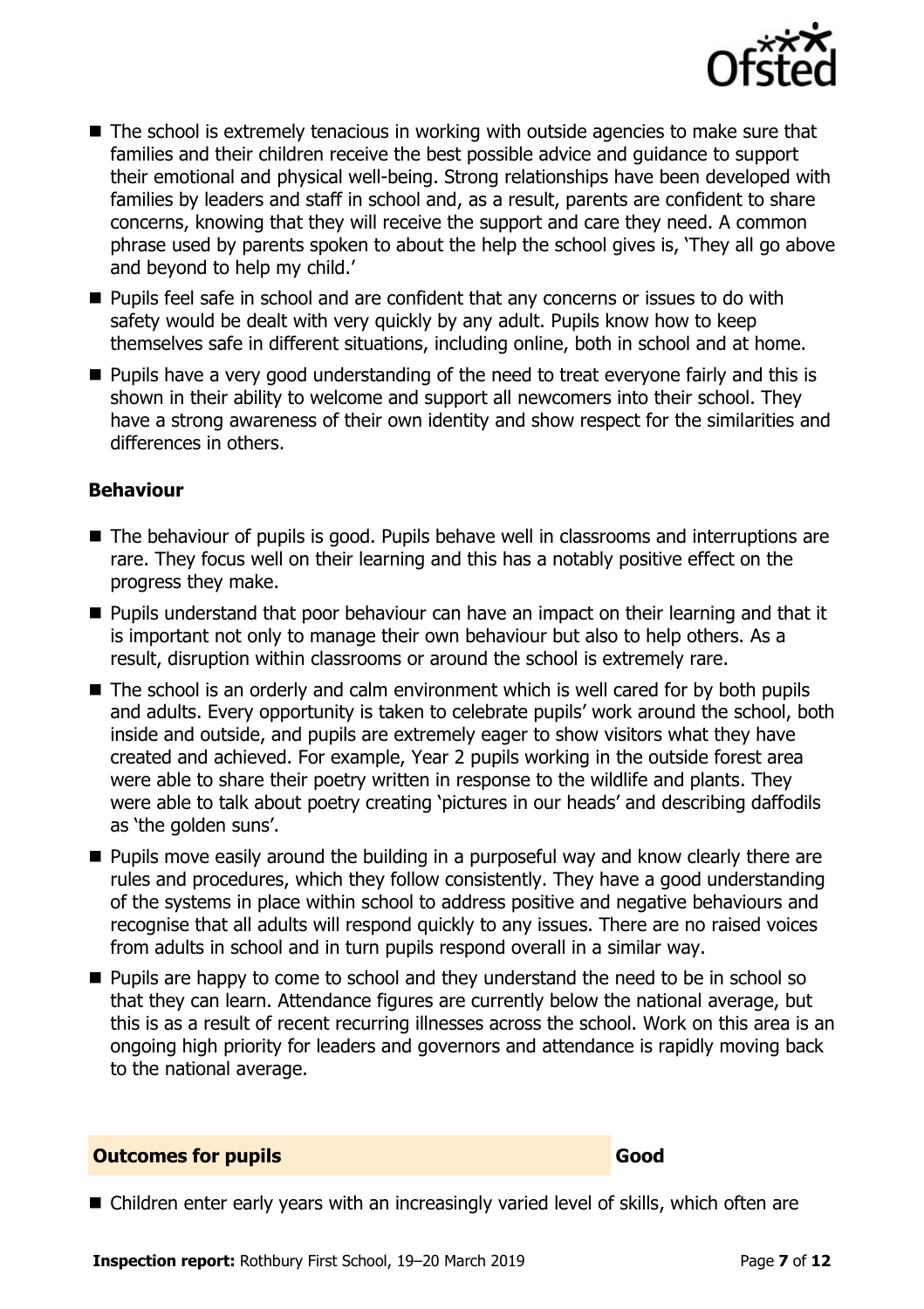

below those typical for their age. By the time children leave early years, they are ready for learning in Year 1. In 2018, the proportion of children achieving a good level of development was below national standards. However, current assessment information shows that the proportion of children achieving and exceeding a good level of development has increased considerably. This is due to the strength in leadership in the early years provision and good teaching.

- The proportion of pupils achieving the expected standard in the Year 1 phonics check in 2018 was above the national average, although a decrease on previous years. However, recent actions by leaders and staff focused on the teaching of phonics are ensuring that current pupils are reading with increased accuracy and fluency. The introduction of targeted phonics teaching for Nursery-age children is again having an impact on outcomes in reading.
- In 2018, a higher than average proportion of pupils in Year 2 achieved at the expected standard and at greater depth in writing and mathematics. In reading, although the proportion of pupils achieving at greater depth was above national figures, the number of pupils who achieved the expected standard was below the national figure. However, leaders reacted quickly to determine the reasons for this and immediate actions have addressed this area.
- Work in books, accurate assessments and monitoring demonstrate that currently, a high proportion of pupils continue to achieve at the expected standard and at greater depth in key stage 1. Overall, as pupils move into key stage 2, they continue to make good progress across reading, writing and mathematics. However, in writing, the highest attaining pupils in key stage 2 are not always regularly provided with the opportunity to work at greater depth. This is due to a lack of consistently challenging writing experiences.
- The work in current pupils' books in writing, mathematics and other subjects across the curriculum shows that disadvantaged pupils progress well. They make the same good progress as other pupils in school.
- **Pupils of all abilities learn and achieve well in most year groups in topic work, RE and** science. However, there is greater variability in the standards reached for some of the oldest pupils in topic work.
- The number of pupils with SEND in each year group is too small to report on without the risk of their identification. However, many of these pupils make good progress from their individual starting points. This is the result of the strength in leadership of SEND, the early identification of needs as soon as pupils enter the school, and support that addresses effectively children's barriers to learning.

## **Early years provision Good**

- $\blacksquare$  The leader for the early years unit, although relatively new to the post, is highly skilled and knows the provision extremely well. They have accurately identified the provision's strengths and precise plans are in place to bring about continuous improvements. Staff are now given clear direction for the planning and provision of children's learning.
- Staff have excellent relationships with children. They promote children's independence well. Children are confident to explore the many well-planned opportunities on offer.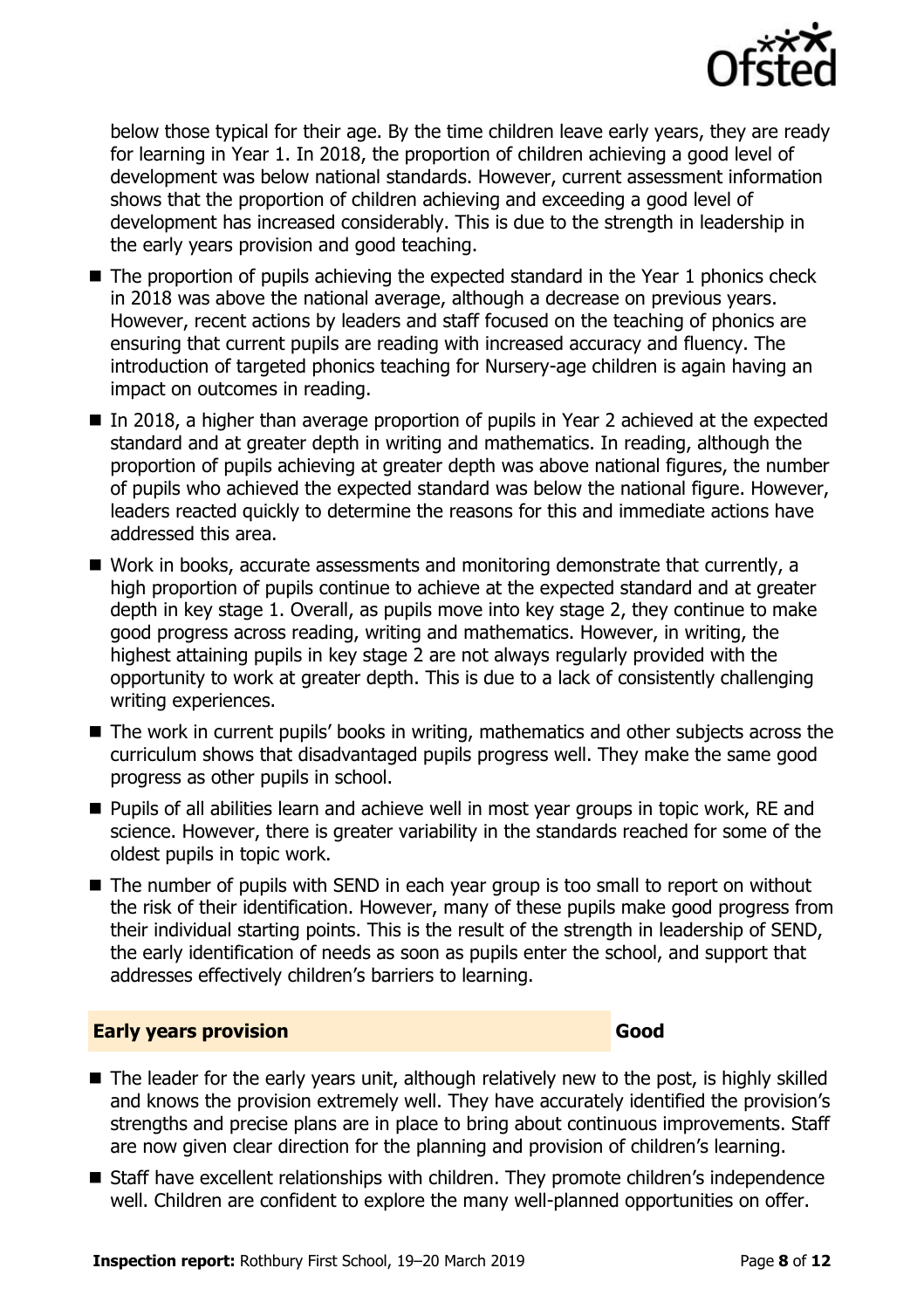

Staff have created a nurturing, secure learning environment. Children's behaviour shows that they feel safe to explore the classrooms and outdoor areas and to try new experiences.

- The proportion of children achieving a good level of development was below the national average in 2018. This reflects the range of children's starting points on entry to the school. Children are increasingly beginning school with low scores on a number of baseline assessment areas, particularly in language, communication and personal and social skills. However, through good teaching, the provision of rich learning experiences and, where appropriate, targeted additional support, children are currently making at least good progress and are prepared for their learning in Year 1.
- Adults assess children accurately and carefully. They record their assessments so that there is a clear picture of each child's progress across different areas of learning. Assessments are used effectively to plan subsequent activities to move learning on.
- Children work well together across the unit. Their behaviour is very good. They are motivated learners and their written work shows that they progress well from basic mark making at Nursery age to writing simple phrases and full sentences at Reception age. In their number work, children develop secure counting and number skills. Every opportunity is exploited to reinforce learning. For example, children take part in a straw poll at the beginning of the day for their story at snack time and then count up the votes.
- Safeguarding in early years is effective. Appropriate procedures are in place, keeping children safe and ensuring that their welfare needs are being met at all times. Children are given the opportunity to try out different activities that require them to understand how to do more challenging tasks, but be able to do them safely. For example, when digging for 'dinosaur bones' in the forest area, children managed the equipment appropriately and understood how to make sure that other children didn't fall into the hole being dug.
- Leaders work effectively with outside agencies to support children who require additional help, for example children with speech and language concerns. In addition, staff access a range of training to extend their knowledge and understanding of children's particular needs.
- Attractive displays and activities are extremely well organised to promote learning and to celebrate children's work across early years. Children enjoy their learning in a bright and captivating environment, both indoors and outside. Staff use interesting resources that excite children's imagination and give them the opportunity to experiment and take risks.
- Relationships with parents are strong. Leaders are developing more opportunities for parents to support their children's learning. For example, a weekly home-learning blog is shared with parents to illustrate their children's learning and enjoyment and provide additional guidance on how they can support their children at home. As one parent stated, 'It is a friendly and welcoming place for my child to begin their education and the progress they have made has been really impressive.'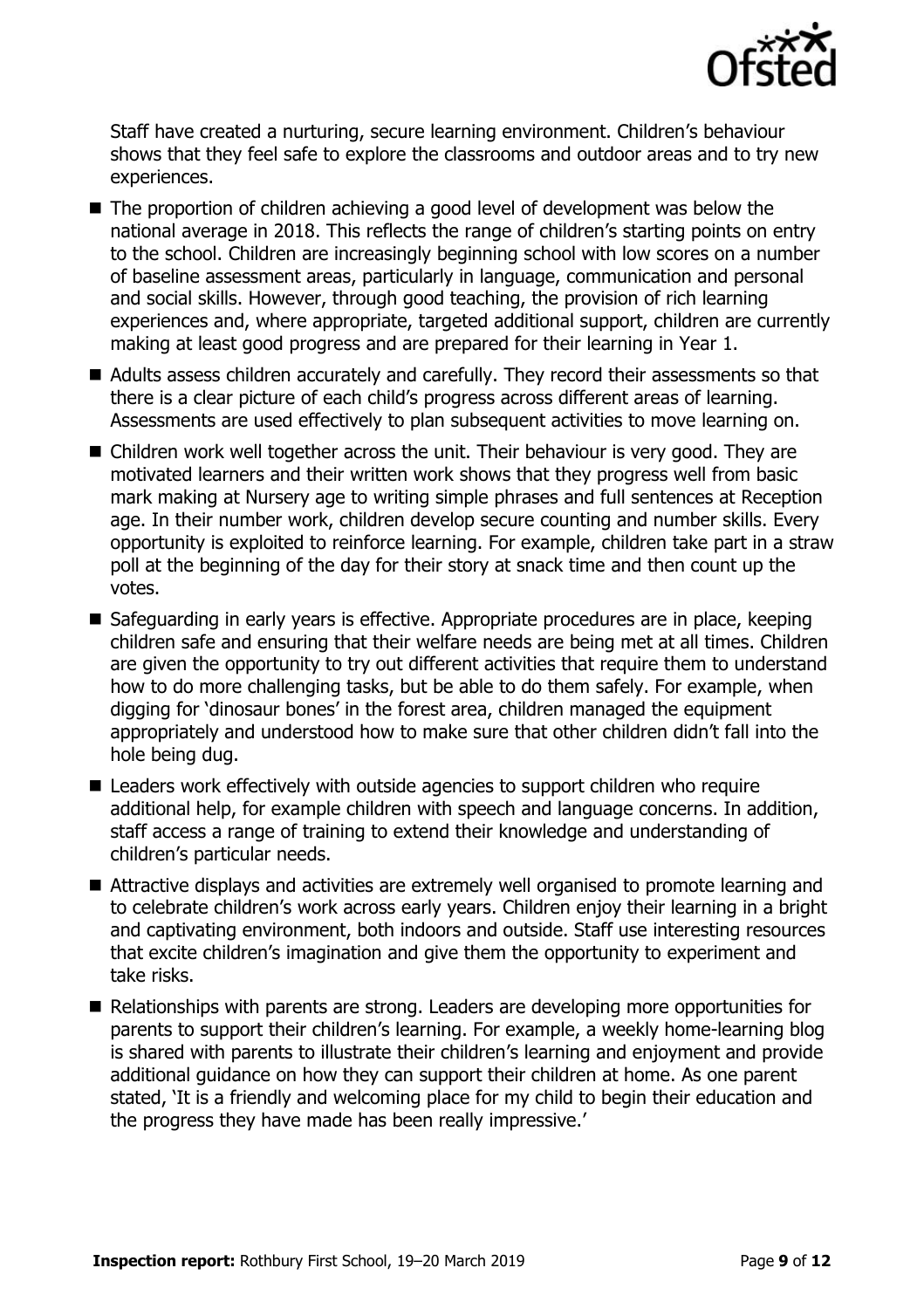

# **School details**

| Unique reference number | 122221         |
|-------------------------|----------------|
| Local authority         | Northumberland |
| Inspection number       | 10059125       |

This inspection of the school was carried out under section 5 of the Education Act 2005.

| Type of school                      | <b>First</b>                              |
|-------------------------------------|-------------------------------------------|
| School category                     | Maintained                                |
| Age range of pupils                 | $3$ to 9                                  |
| <b>Gender of pupils</b>             | Mixed                                     |
| Number of pupils on the school roll | 107                                       |
| Appropriate authority               | The governing body                        |
| Chair                               | Susan Watson                              |
| <b>Headteacher</b>                  | Nicola Mathewson                          |
| Telephone number                    | 01669 620283                              |
| <b>Website</b>                      | www.rothburyfirst.northumberland.sch.uk   |
| Email address                       | admin@rothburyfirst.northumberland.sch.uk |
| Date of previous inspection         | 14-15 January 2015                        |

# **Information about this school**

- The school is smaller than the average-sized first school.
- The proportion of pupils with SEND is below the national average.
- The proportion of pupils supported through the pupil premium is below the national average.
- Fewer pupils than average speak English as an additional language.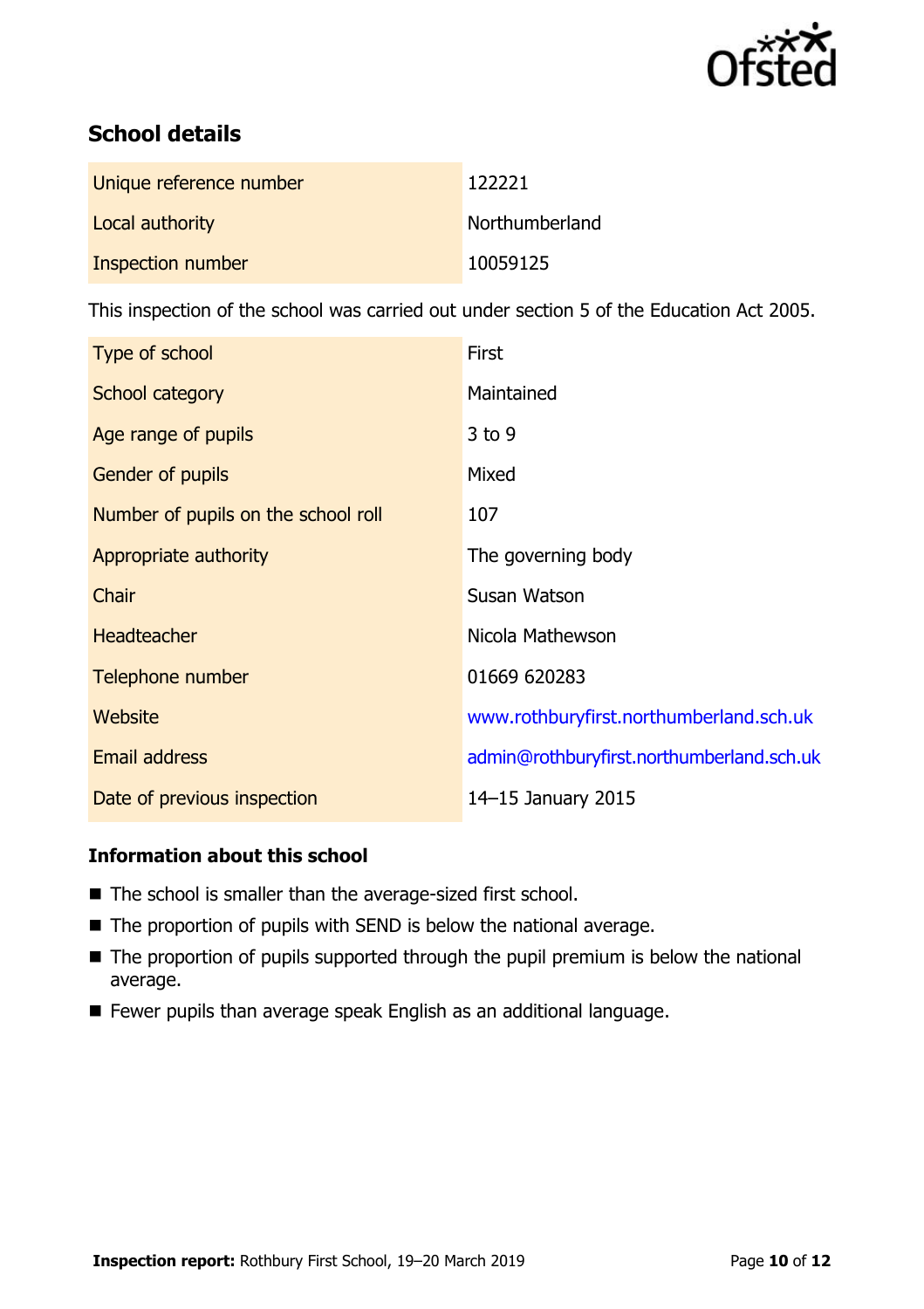

# **Information about this inspection**

- The lead inspector observed teaching and learning in 10 lessons, including phonic groupings and provision in early years. Some of these lessons were visited jointly with the headteacher.
- The lead inspector looked at samples of pupils' work covering a range of subjects, abilities, year groups and gender groups, including in early years. This was done jointly with the headteacher and members of the senior leadership team.
- The lead inspector met with a group of pupils and spoke informally with pupils during lessons, lunchtimes and breaktimes. Pupils in Year 2 were also heard reading aloud.
- The behaviour of pupils at breaktime and lunchtime and as pupils moved around the school was observed.
- The lead inspector held a range of meetings, including with the headteacher, senior leaders, middle leaders, leaders responsible for safeguarding, attendance and behaviour, the leader responsible for early years, and the leader of the provision for pupils with SEND.
- The lead inspector met with four representatives of the governing body, including the chair of governors and vice-chair. The lead inspector also met with a representative from the local authority.
- The lead inspector met formally with a group of five parents and spoke to parents informally at the beginning of the school day. They also took into account the 28 responses from Ofsted's online survey, Parent View, including 25 responses made through the free-text service.
- The lead inspector considered the 11 responses from the staff online survey and the 29 responses from the pupil online survey.
- The lead inspector scrutinised a wide range of documents relating to the school's provision including: the self-evaluation and improvement plan; minutes of meetings of the governing body; safeguarding procedures; information about the progress and attainment of all pupils; plans related to additional government funding; and information on the school's website. The lead inspector also checked the school's single central record.

## **Inspection team**

Anne Vernon, lead inspector **Constanting Constanting Constanting Constanting Constanting Constanting Constanting Constanting Constanting Constanting Constanting Constanting Constanting Constanting Constanting Constanting C**